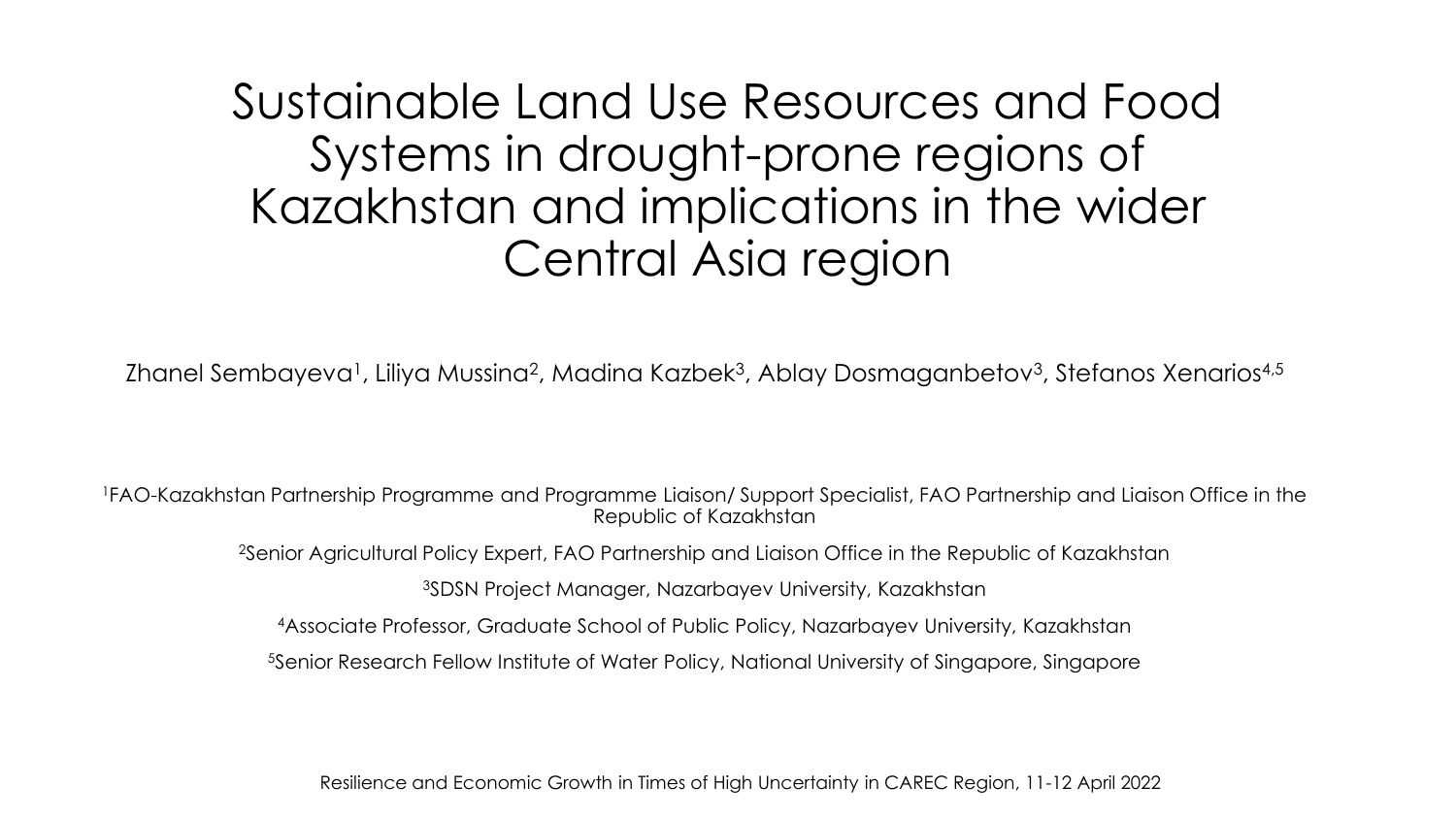# Land Use Cover Distribution in Kazakhstan



Source: Yan H. et al. (2020)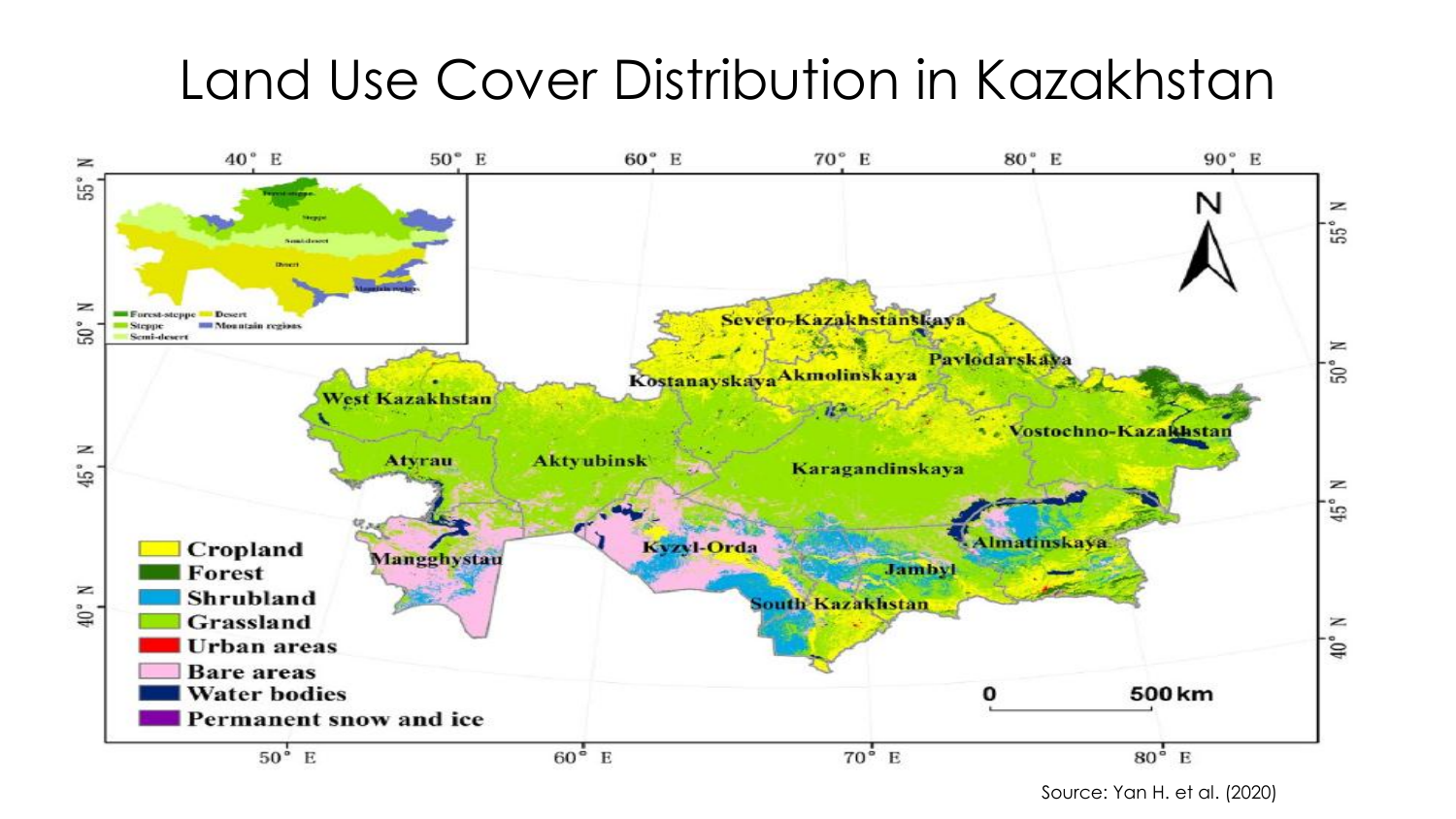# Land use challenges in Kazakhstan

**Characteristics of agricultural lands of Kazakhstan according to fertility affecting features**



- $\checkmark$  From 214.3 mln ha farmland only 19% are in good status
- ✓ About 75% of agricultural lands are subject to degradation and desertification processes
- $\checkmark$  43% of irrigated lands require melioration
- ✓ Agricultural erosion has increased over 5 years from 18,700 thousand ha in 2015 to 21,300 thousand ha in 2019
- $\checkmark$  13.7% of agricultural land is subject to water and wind erosion (Committee for Land Administration of the Ministry of Agriculture of Kazakhstan, 2020)

Source: FAO (2021a)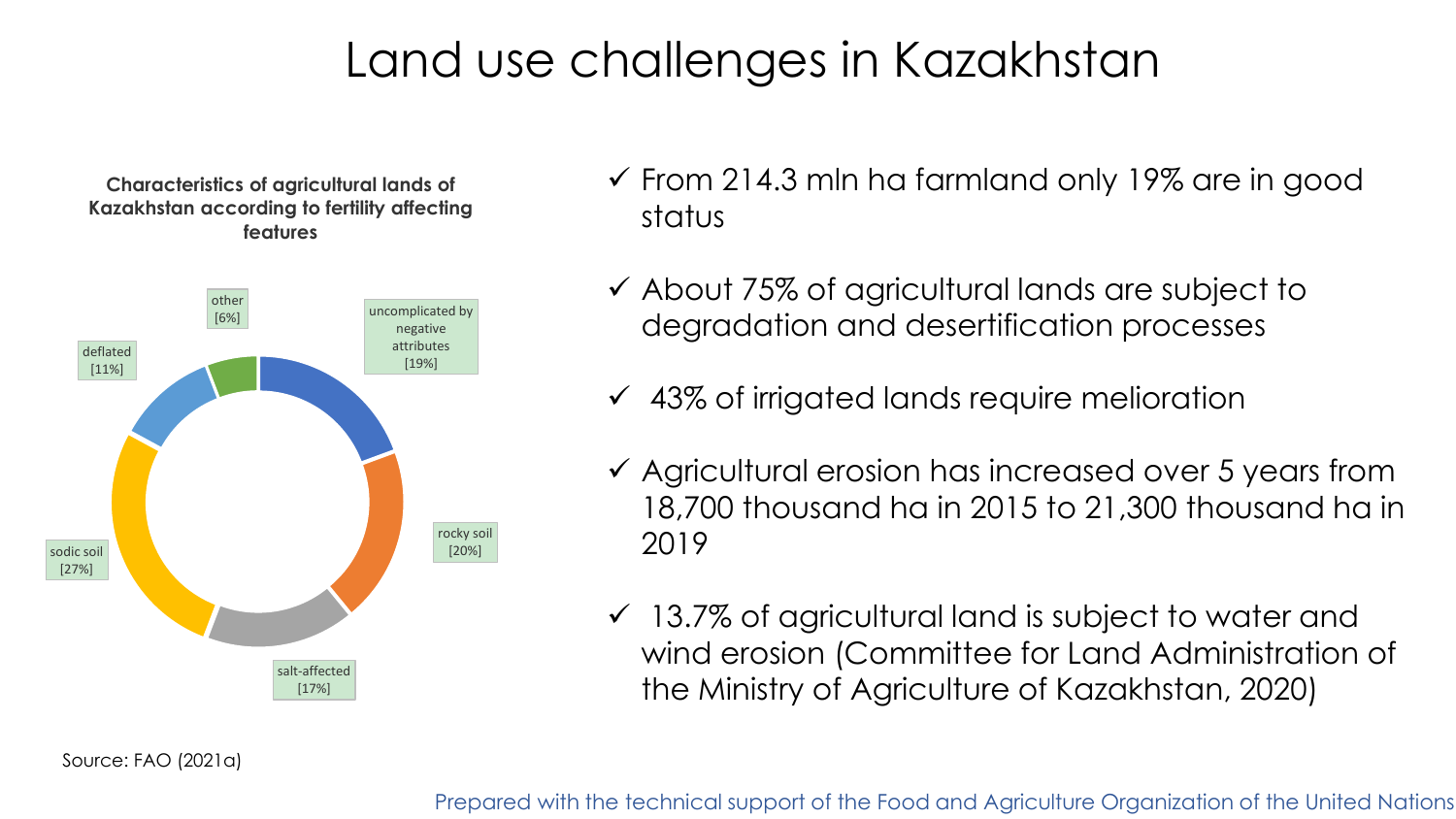# Land use and degradation in Kazakhstan



Source: FAO (2021b)

- ✓ 33% of irrigated lands are subject to salinization, especially in the southern agricultural regions
- $\checkmark$  In Kyzylorda province, 30-40% of soils in irrigated areas experience soil organic matter deprivation
- ✓ Soils with low content of humus on nonirrigated lands make up 63%, and on irrigated lands - 98%.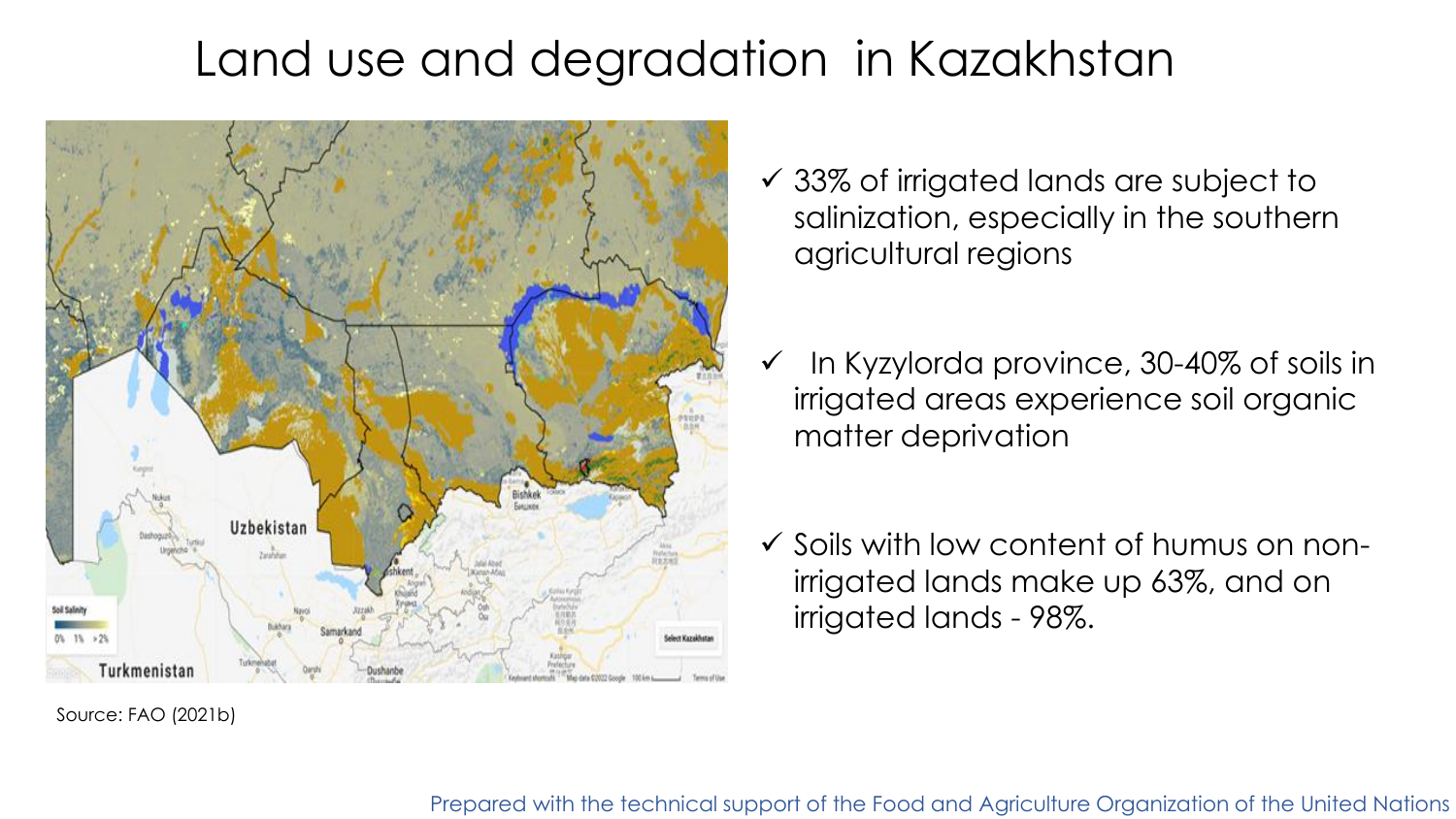# Land use and droughts in Kazakhstan



Source: FAO (2021b)

- ✓ FAO classifies Kazakhstan as a region subject to high levels of pesticide pollution
- $\checkmark$  Climate models show increase in the average annual air temperature at 0.32ºС every 10 years for 1976–2020 (MEGNR, 2021)
- ✓ Climate change exacerbates land degradation; expansion of semi-arid and arid zones, crop impact including spring wheat, one of the country's primary export commodities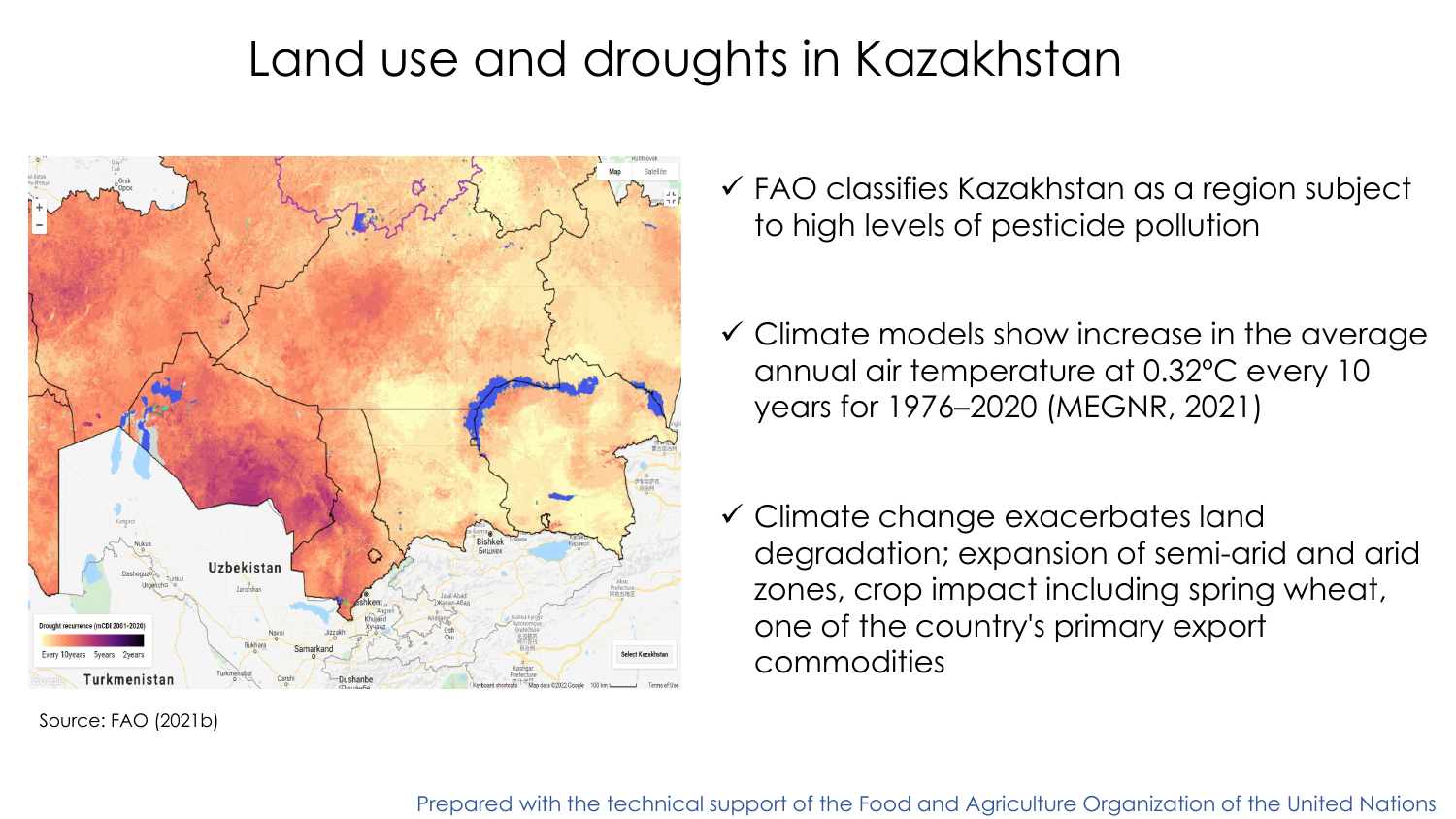# Land use and SDGs in Kazakhstan: SDG 2.4.1

#### **SDG2, Target 2.4, Indicator 2.4.1**

*Proportion of agricultural area under productive and sustainable agriculture*

Balance of economic, environmental, and social components for sustainable production

Links productivity, profitability, resilience, land and water use, decent work, and well-being, reflecting the multifaceted nature of sustainable agriculture.

#### **Status: SDG Indicator 2.4.1**

Not implemented in the national monitoring system, no targets set to achieve by 2030

Processes of sustainable agricultural production are not yet a priority in the national policy for the development of the agricultural sector.

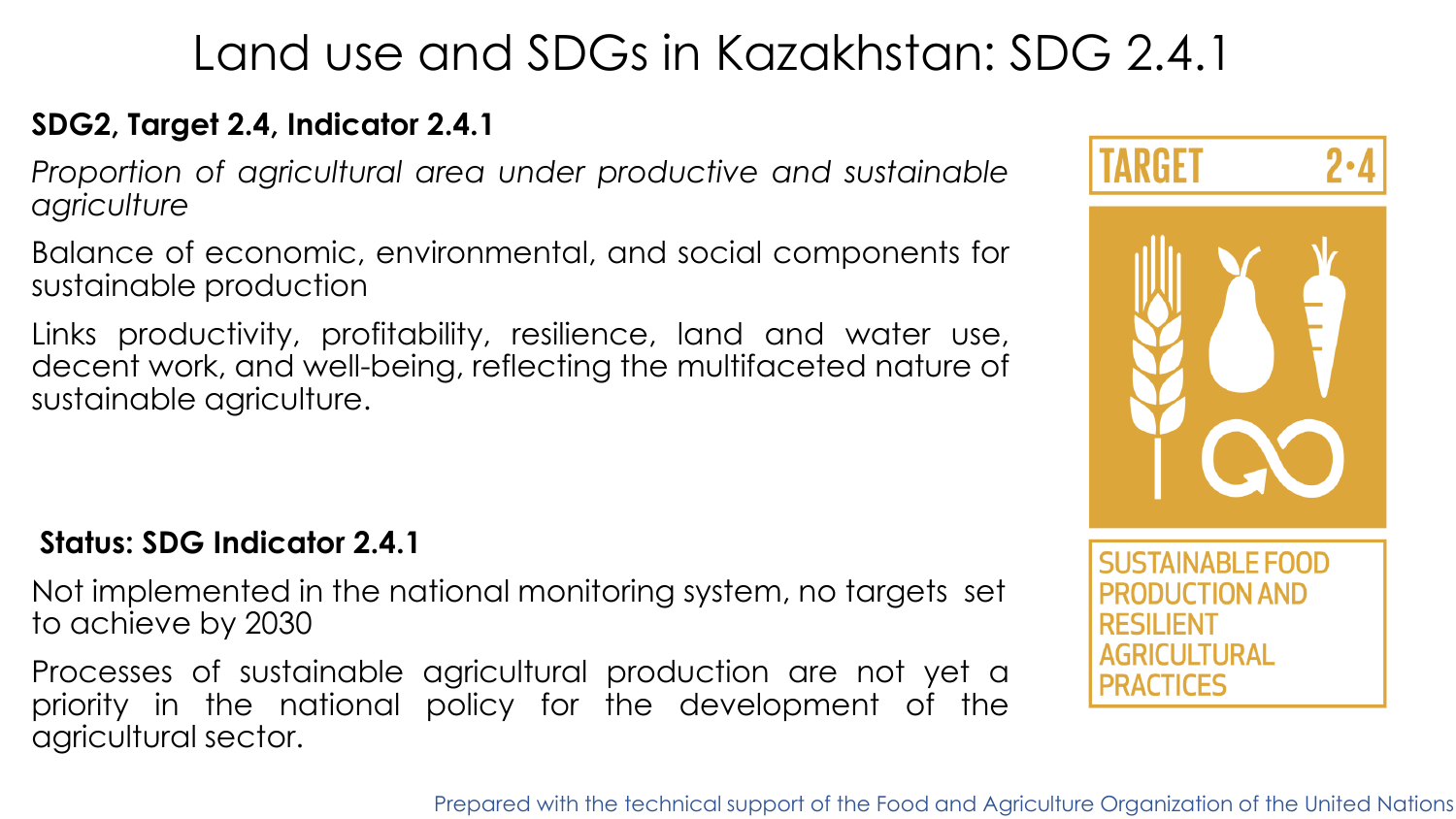# Land use and SDGs in Kazakhstan: SDG 15.3.1

#### **SDG15, Target 15.3, Indicator 15.3.1**

*Percentage of land that is degraded over total land area*

The indicator is monitored based on the combined use of three components: land cover, land productivity and carbon stocks above and below ground.

#### **Status: SDG Indicator 15.3.1**

Also, not implemented in the national monitoring system, and targets for 2022 are undefined

Efficient use of land resources requires a permanent system of control and monitoring of the qualitative and quantitative state of the land use in the country



**FND DESERTIFICATION AND RESTORE DEGRADED LAND**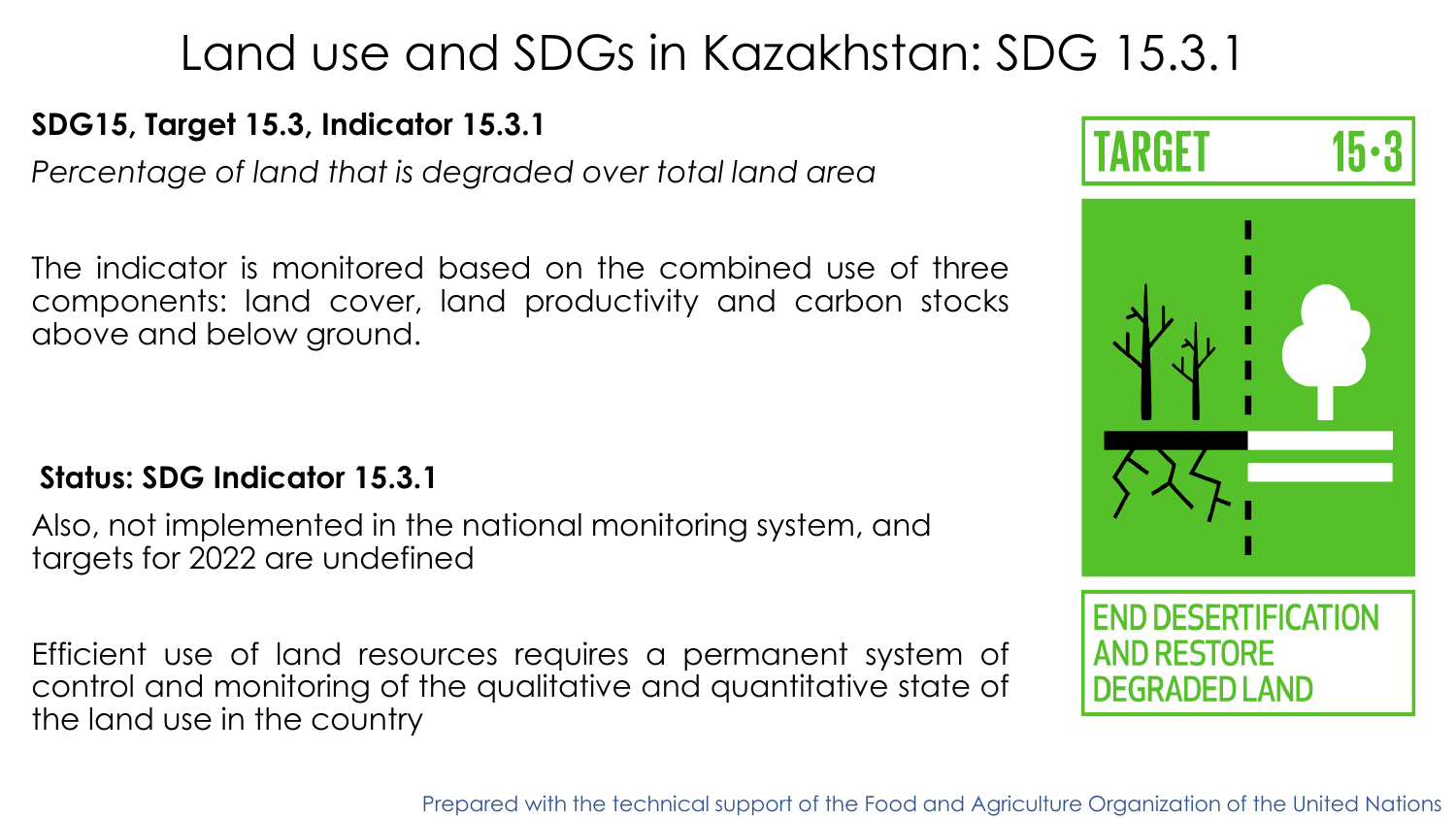# Land use SDGs in Kazakhstan: SDGs 6.4.1, 6.4.2

#### **SDG6, Target 6, Indicators 6.4.1 and 6.4.2**

*Change in water use efficiency over time, by economic activity (6.4.1)*

*Level of water stress: freshwater withdrawal as a proportion of available freshwater resources (level of water stress) (6.4.2.)*

High dependence on irrigation usage in drought-prone southern regions of Kazakhstan where 80% of irrigated land is located (Bureau of National Statistics, 2022)

#### **Status: SDG Indicators 6.4.1 and 6.4.2**

Both indicators are included in the country monitoring system

For 6.4.1, findings demonstrate improvement in water consumption per production unit in agriculture.

For 6.4.2, since 2016, there has been a 2.6% increase in the water stress, although at a national level is not yet critical.

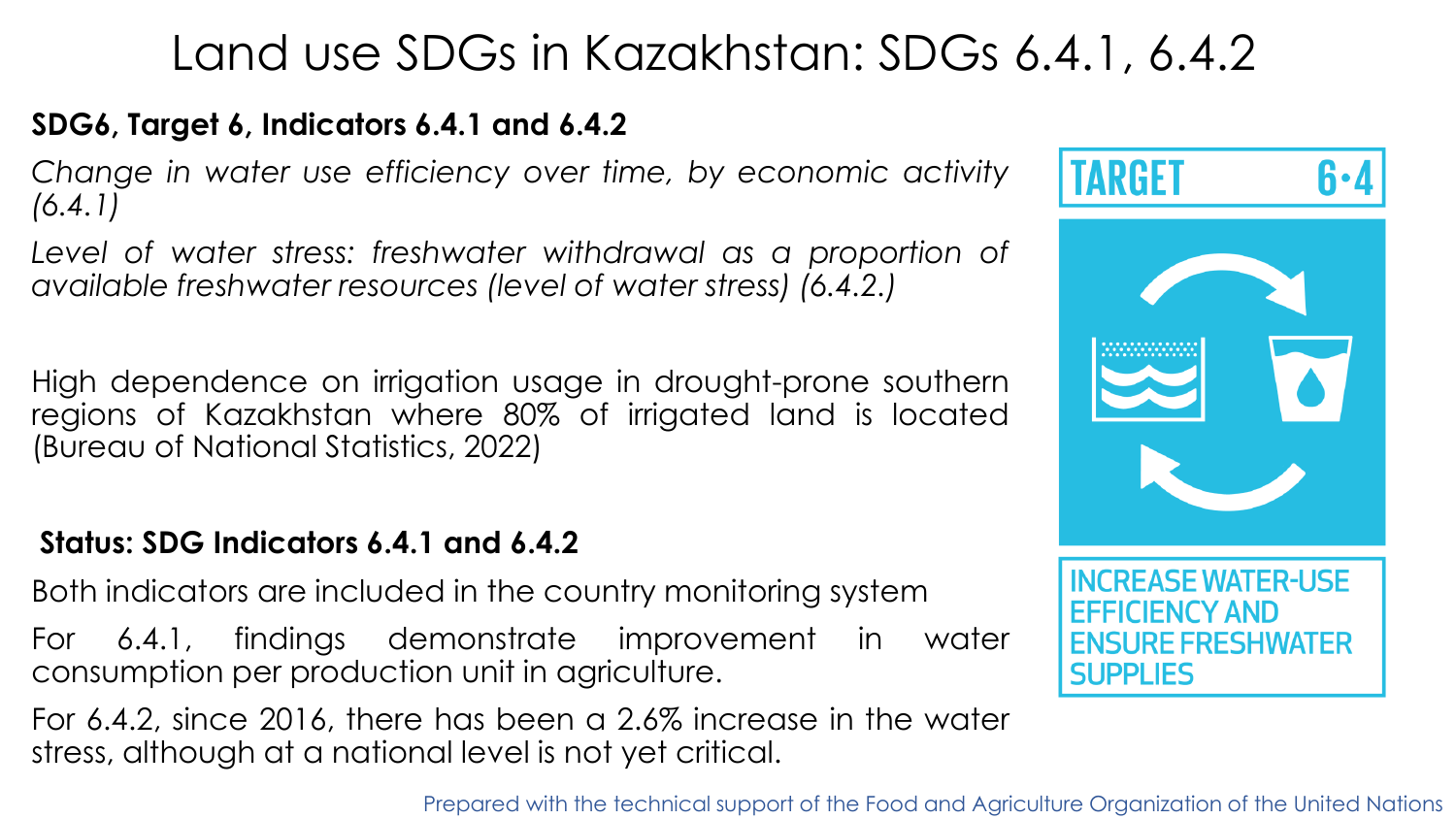### Sustainable land use management in drought prone regions

- ✓ Improving monitoring of SDG-related Indicators by customizing them to national features and peculiarities of the country
- ✓ Seeking compromise among the nutritional value of food produced, crop productivity, climate change resilience
- $\checkmark$  Reverting land degradation process with the implementation of significant reforms in the field of agri-food systems
- ✓ Seeking Land Degradation Neutrality strategy by introducing incentives for environment-friendly investments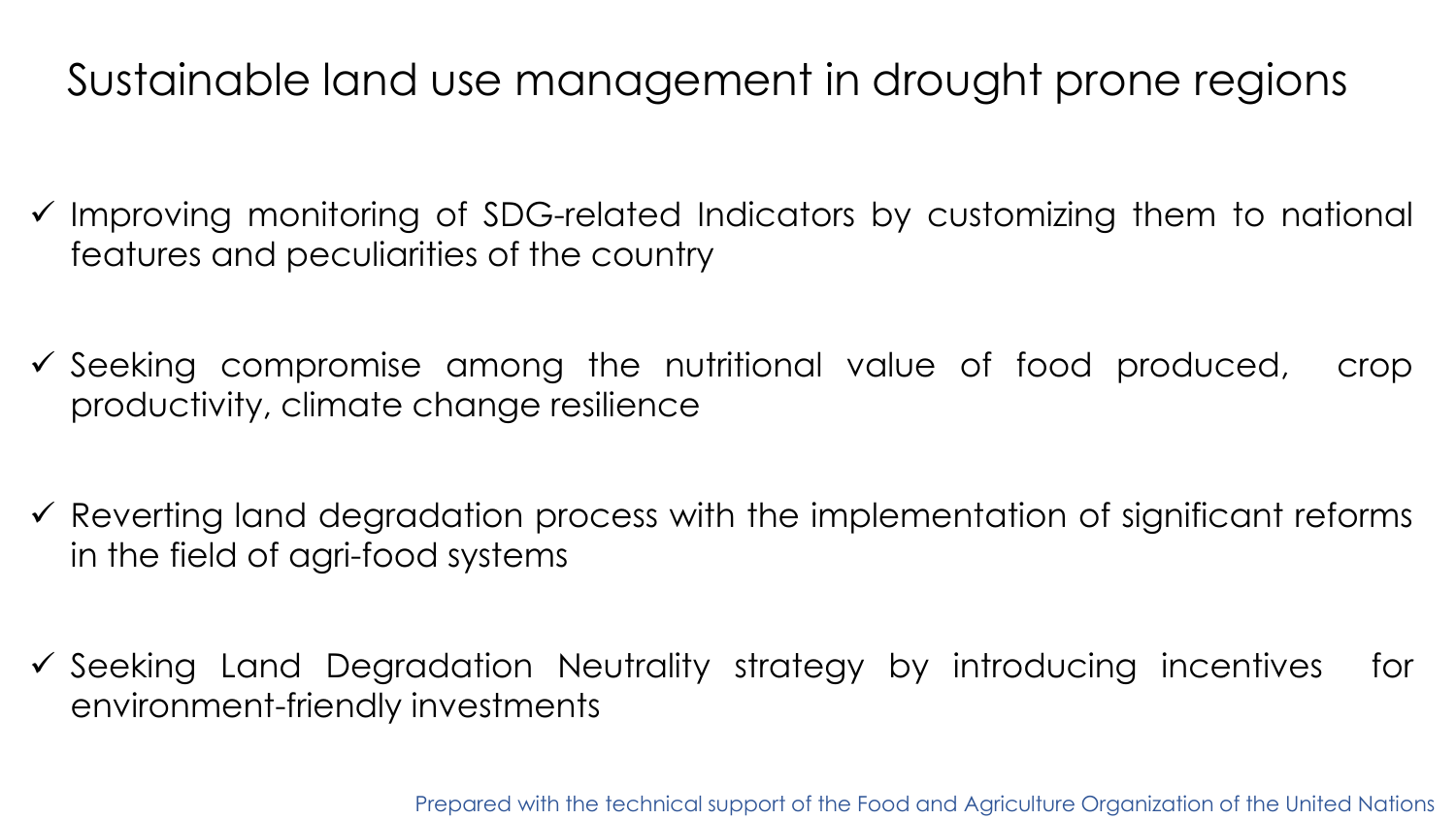### References

Bureau of National Statistics. (2022). *Monitoring of the Sustainable Development Goals until 2030.* Retreived from https://stat.gov.kz/for\_users/sustainable\_development\_goals

Committee for Land Administration of the Ministry of Agriculture of the Republic of Kazakhstan. (2020). *SvodnyJ Analiticheskij Otchet o Sostojanii i Ispolzovanii Zemel Respubliki Kazakhstan za 2019 god* [Consolidated analytical report on the state and use of lands of the Republic of Kazakhstan for 2019], 98-138

Food and Agriculture Organization of the United Nations (FAO). (2021a). *The State of the World's Land and Water Resources for Food and Agriculture – Systems at breaking point (SOLAW 2021). Synthesis report 2021.* Retrieved from <https://www.fao.org/publications/card/ru/c/CB7654EN>

Food and Agriculture Organization of the United Nations (FAO). (2021b). Kazakhstan. <https://projectgeffao.users.earthengine.app/view/kazakhstan-ldn>

Ministry of Ecology, Geology and Natural Resources of the Republic of Kazakhstan (MEGNR). Republican State Enterprise "Kazhydromet". Research Centre. (2021*). Ezhegodnyj bjulleten' monitoringa sostojanija i izmenenija klimata Kazahstana: 2020 god* [Annual bulletin for monitoring the state and climate change in Kazakhstan: 2020].

Yan H., Lai C., Akshalov K., Qin Y., Hu Y., Zhen L. (2020). Social institution changes and their ecological impacts in Kazakhstan over the past hundred years. *Environmental Development*, 34. doi:10.1016/j.envdev.2020.100531